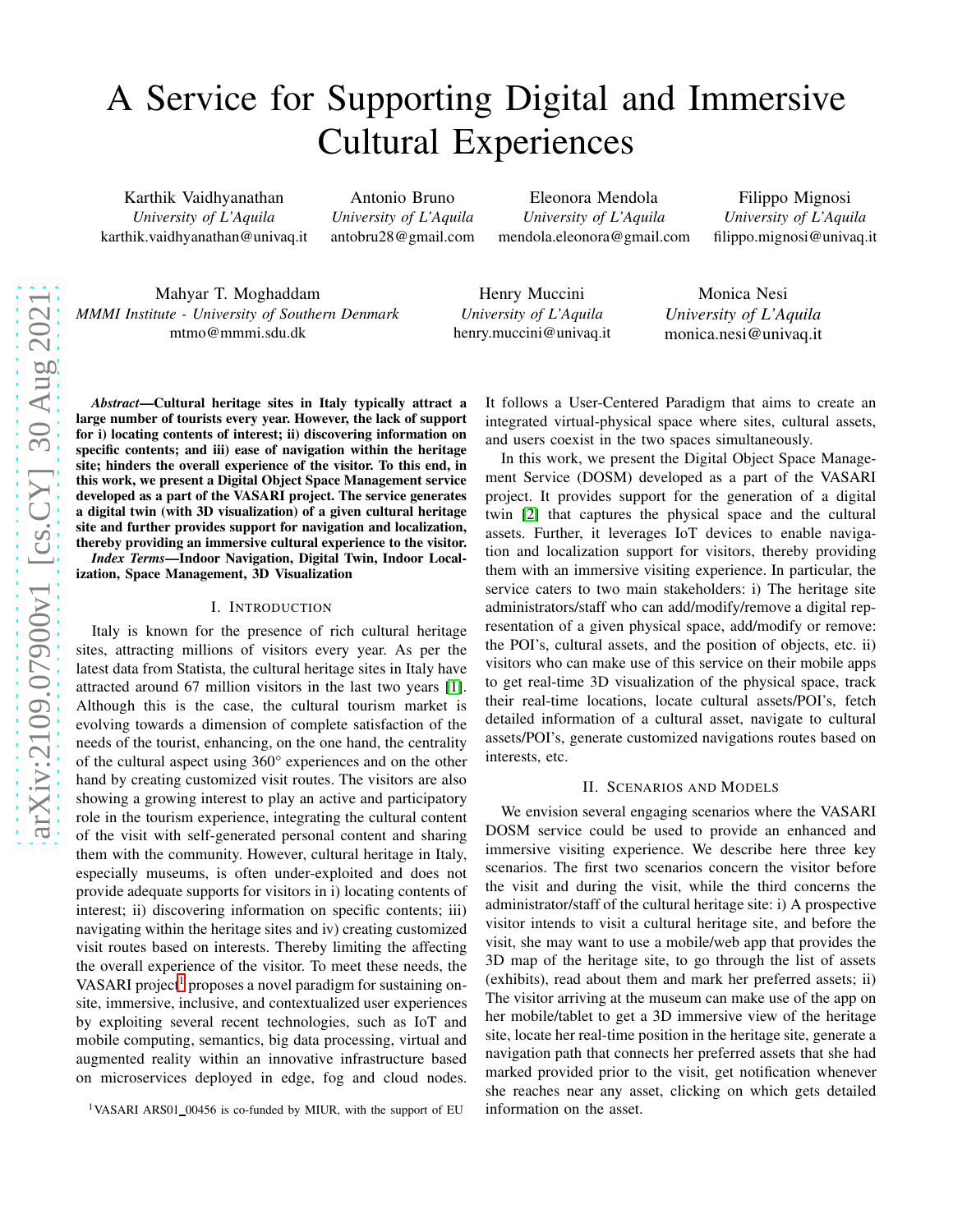To support the above scenarios, the VASARI DOSM service provides mechanisms that allow physical space to coexist with digital space through the definition of views (realized at different levels of abstraction). These views provide a mapping between the physical and digital space. The entities of the physical space are the environments in the heritage site where the works are placed (e.g., museum rooms associated with floors of buildings, areas in open spaces, etc.). In effect, the service supports the generation of a *digital twin* of the physical space, where the physical space corresponds to the digital representation with a one-to-one relationship. In particular, the physical space of interest is represented through 3D models, and the same types of modeling are used for representing the works (cultural assets, artworks, etc.). The result will be a cyber-physical space in which the physical space is represented, enriched, and complemented by digital components. Further, the use of sensor devices (BLE beacons, RFID readers, mobile devices of the visitors, etc.) is leveraged for enabling support for *navigation and localization* services for visitors to provide an immersive visiting experience.

# III. DIGITAL OBJECT SPACE MANAGEMENT SERVICE

The VASARI DOSM service provides two key functionalities i) Digital Twin Generation ii) Navigation and Localization. In this section, we provide high-level details on how these functionalities are accomplished by the DOSM service.

# *A. Digital Twin Generation*

Generation of digital twin comprises of three processes, namely: i) *Panoramic Scanning*, ii) *2D to 3D Conversion*, and iii) *POI Tagging*. *Panoramic scanning* is performed with the help of a camera by choosing a starting point in the physical space. Following this, the camera is rotated to perform a 360 scan of all the observable points with respect to the starting point. The choice of the observable points needs to be done in such a manner that the time required to scan the space is optimal such that no points are left uncovered. This can be done with different types of devices such as high-resolution mobile cameras, standard digital cameras, etc. This process results in a panoramic 2D image composed of a set of 2D images that capture the 360 views of a given physical space. The 2D panoramic image generated is then converted to a 3D representation with the help of a *2D to 3D Conversion* process. The process achieves this by making use of Matterport technology<sup>[2](#page-1-2)</sup> along with an API layer provided by e-Building<sup>[3](#page-1-3)</sup>. The process converts the  $x, y$ coordinates of the captured images into  $x, y, z$  coordinates based on the panoramic scans performed. The starting point of the panoramic scan is considered as origin  $(0, 0, 0)$  and every scan made to left or right is considered as the corresponding increase/decrease in  $x, y$  respectively and the movement made towards or away from the physical space during the scan becomes the z. This process generates a 3D digital map of the physical space. Following this, the *POI Tagging* process allows

heritage administrators/staff to mark the POIs or cultural assets on the generated map. This is performed using the concept of mattertags provided by Matterport. It allows the assignment of dedicated tags with unique ID along with a description for each of the cultural assets/POIs. Further, each such tag has an associated position (x,y,z) in the 3D map of Matterport. This information is further stored in a database. The above three processes generate a complete digital representation of a physical space resulting in a digital twin.

### *B. Navigation and Localization*

The DOSM service achieves this with the help of three main processes, namely, i) *POI Device Mapping*, ii) *Visitor Tracking* and iii) *Path Generation*. The *POI Device mapping* involves mapping each of the cultural assets to an IoT device ( BLE Beacon in this work). The ID of the cultural asset, along with that of the beacon, is stored in a database. This information is used by the *Visitor Tracking* process. Whenever a visitor is in the vicinity of a particular cultural asset, the service running on the visitor's device receives the signals from all the beacons. These signals are used in calculating the distance between the visitor's device and different beacons. Once these distances have been obtained, the service uses a triangulation technique to obtain the visitor's position (relative to a cultural asset). The position information is then appended on the Matterport 3D map to denote the visitor location. Further, based on this position, the cultural asset closer to the visitor is estimated, and this information is used by the service to display a detailed description of the cultural asset. The *Path Generation* process involves generating the navigation path for the visitor based on her preferences by also considering her current location. This is performed by generating a navigation graph that considers the different rooms, walls, cultural assets, and other POI's. Such information can be obtained by associating a mattertag to each wall, room, etc. Further, the graph also considers the visitor's preferred cultural assets. Based on this, the process uses a 2D Dijkstra algorithm to compute the shortest path that includes the visitor's preferred assets.

#### IV. CONCLUSIONS

In this work, we presented the digital object space management service developed as a part of the VASARI project. The service provides support for generating a digital twin of a given cultural heritage site and further leverages IoT devices to provide navigation and localization support for visitors, thereby providing an immersive cultural experience.

#### **REFERENCES**

- <span id="page-1-0"></span>[1] Statista. 2021. Number of museum visitors Italy 2020 — Statista. [online] Available at: https://tinyurl.com/y468kp8x [Accessed 10 July 2021].
- <span id="page-1-1"></span>[2] Boschert, Stefan, and Roland Rosen. "Digital twin—the simulation aspect." In Mechatronic futures, pp. 59-74. Springer, Cham, 2016.

<sup>2</sup>https://matterport.com/

<span id="page-1-3"></span><span id="page-1-2"></span><sup>3</sup>https://www.e-building.it/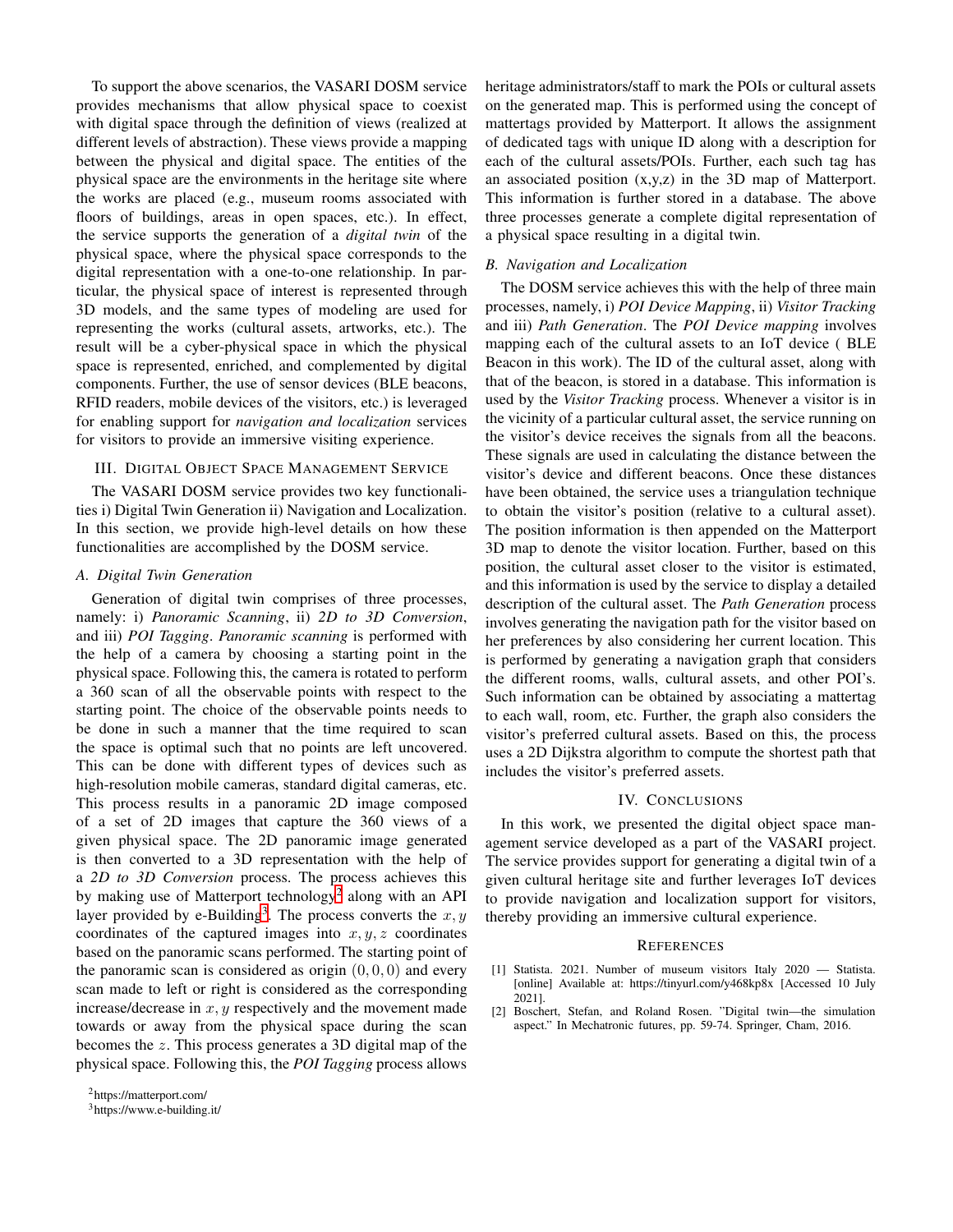This figure "3d\_visualization.png" is available in "png" format from:

<http://arxiv.org/ps/2109.07900v1>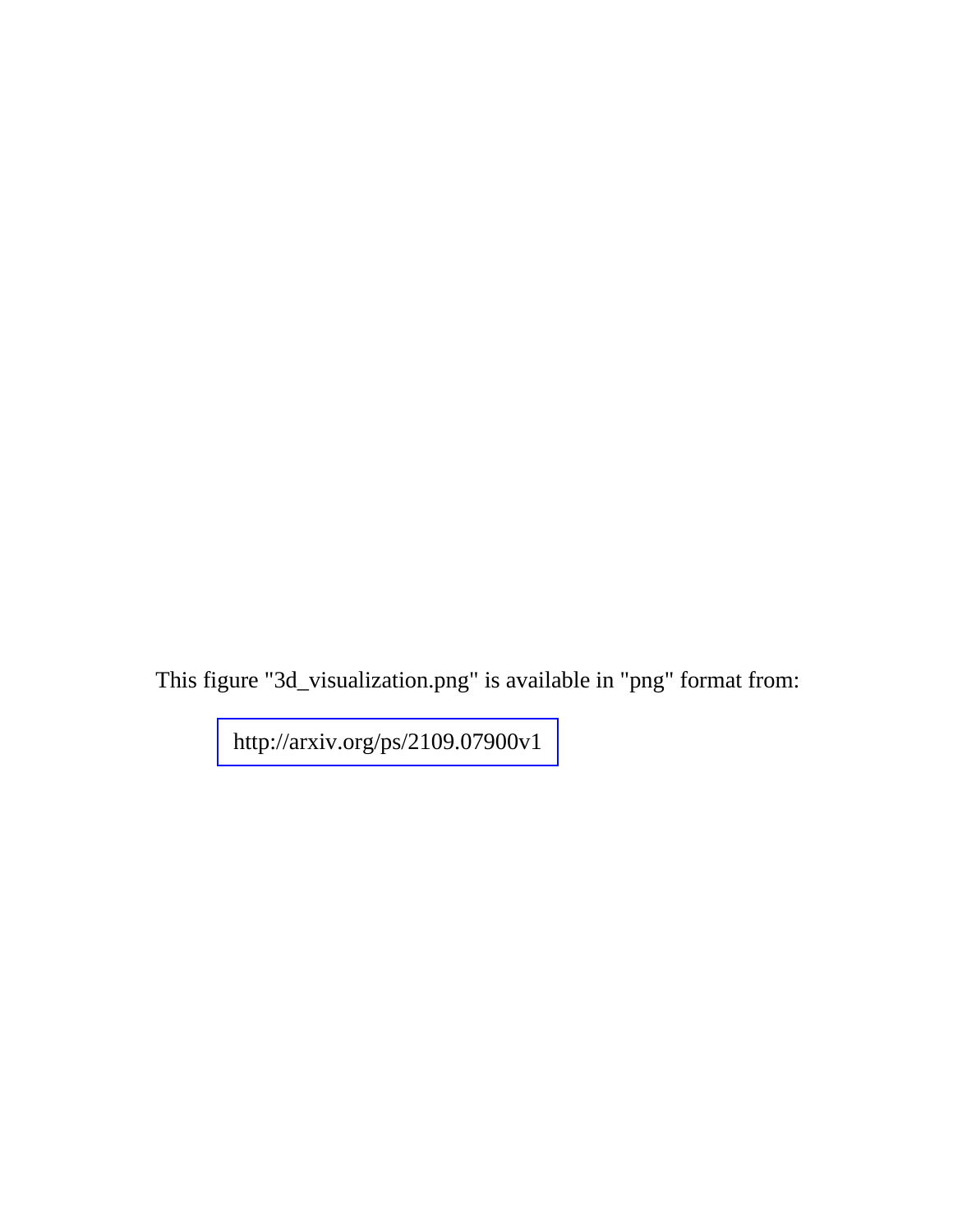This figure "fig1.png" is available in "png" format from:

<http://arxiv.org/ps/2109.07900v1>